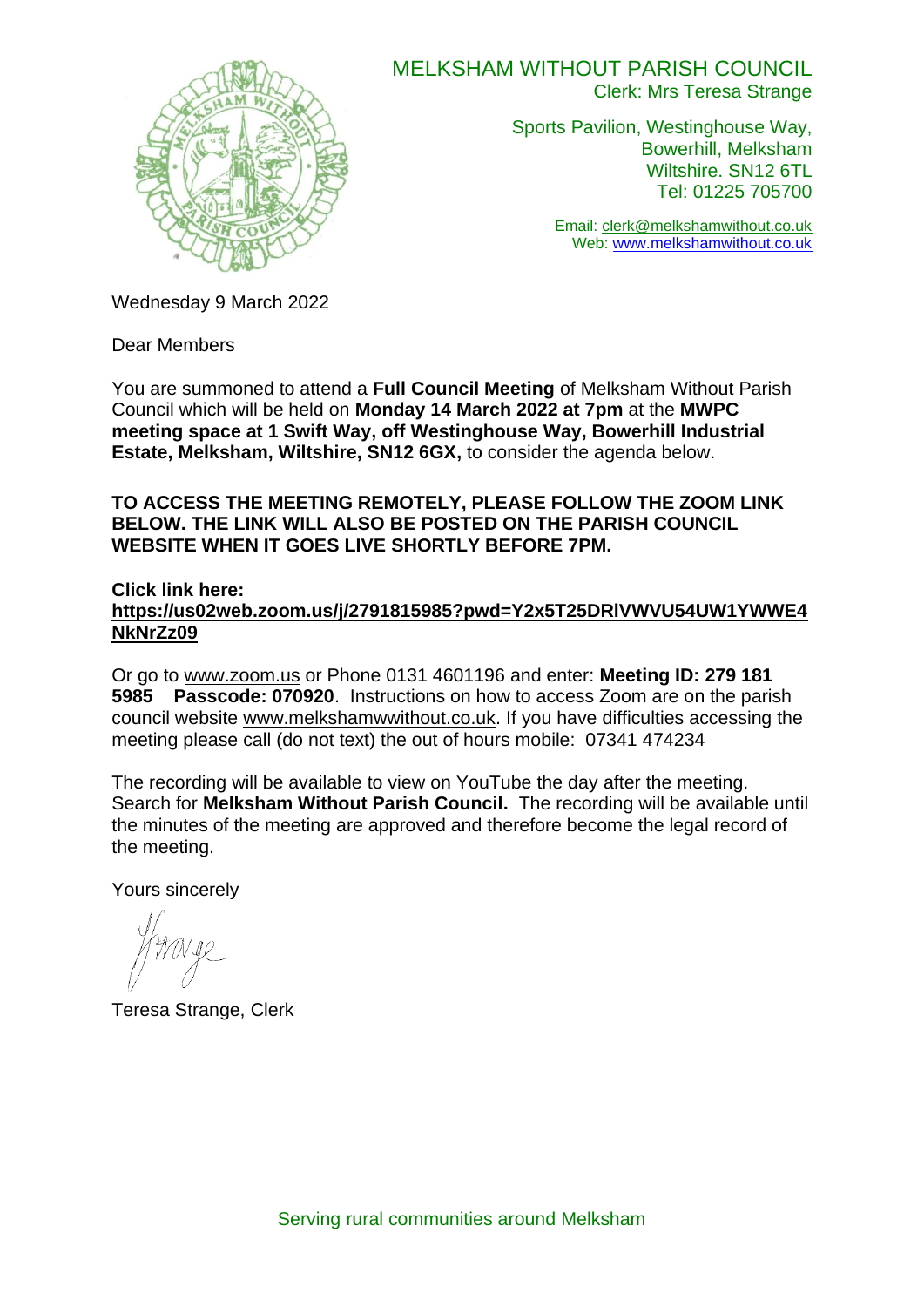# **REVISED AGENDA**

### 1. **Welcome, Announcements** & **Housekeeping**

a) Neighbourhood Plan Review communications commence in March (on social media, Melksham News and new website)

b) New Facebook feed now in parish council website [www.melkshamwithout.co.uk](http://www.melkshamwithout.co.uk/)

- c) Annual Parish meeting on Tues 29<sup>th</sup> March, 6.30pm for refreshments and networking for 7pm start at Bowerhill Village Hall.
- 2. To receive **apologies** and consider approval of reasons given.

#### 3. **Invited Guests:**

- a) Wiltshire Councillor **Nick Holder** (Bowerhill)
- b) Wiltshire Councillor **Phil Alford** (Melksham Without North & Shurnhold)
- c) Wiltshire Councillor **Jonathon Seed** (Melksham Without West & Rural)

#### 4. a) To receive **Declarations of Interests**

- b) To consider for approval any **Dispensation Requests** received by the Clerk and not previously considered.
- 5. To consider holding items in **Closed Session** due to confidential nature  *Under the Public Bodies (Admission to Meetings) Act 1960, the public and representatives of the press and broadcast media be excluded from the meeting during the consideration of the following items of business (Item 8c, 9b, 12, 16c) as publicity would be prejudicial to the public interest because of the confidential nature of the business to be transacted.*

## 6. **Public Participation**

7. To approve the Minutes of the **Full Council Meeting** held on 21 February 2022 and Confidential Notes to accompany the minutes.

#### 8. **Planning:**

- a) To approve the **Minutes of the Planning** Committee meeting held on 28 February 2022.
- b) To formally approve **Planning Committee recommendations** of 28 February 2022.
- c) To receive feedback from the potential Community Benefit meeting held on Thurs 10 March with JMB Solar Farm and consider any proposals made

## 9. **Asset Management**

- a) To approve the Minutes of the **Asset Management Committee** meeting held on 28 February 2022
- b) To consider correspondence received from Future of Football following proposals to increase charges for football camps on Bowerhill Sports Field
- c) To formally approve the **Asset Management Committee**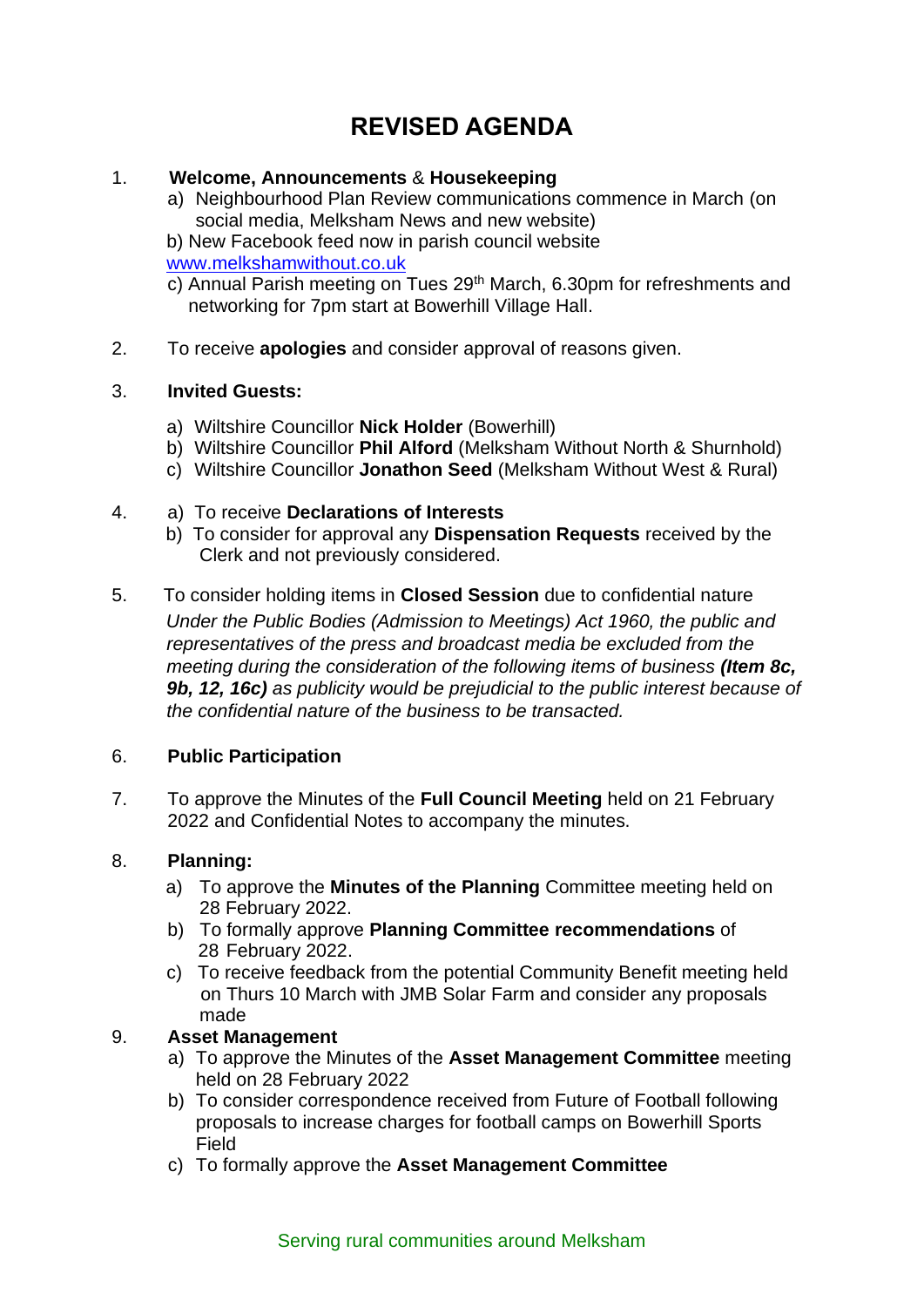recommendations of 28 February 2022.

- i) To approve quotation for replacement noticeboards for Shaw Village Hall and opposite the Pilot pub, Bowerhill.
- ii) To receive update following site visits with BRAG and Wiltshire Council Street Scene officers & Wiltshire Councillor Nick Holder
- iii) To consider options for lighting at Hornchurch Road Public Open Space

#### 10. **Finance:**

- a) To approve the Minutes of the **Finance Committee** meeting held on 7 March 2022
- b) To formally approve **Finance Committee** recommendations of 7 March 2022.
- c) To note **Receipts & Payments** reports for February.
- d) To seek **cheque signatories/online authority** for March payments
- e) To note agreed contribution to Melksham Town Council for the Market Place public toilet maintenance and running costs for 2020/21

## 11**. New Berryfield Village Hall project:**

- a) To note latest update following Progress meeting 2 on 2 March and that the second staged payment has been made.
- b) To note first meeting of the residents group on Tuesday 8 March and decisions made, and guidance on making the building as accessible to all sought
- 12**. New office and meeting accommodation at Melksham Campus:** To approve the draft Heads of Terms Agreement and appoint legal representation

## 13. **Staffing:**

- a) To note that the Finance & Amenities Officer has been **awarded the ILCA** (Introduction to Local Council Administration Award) and to consider options for further qualifications (FILCA or CiLCA). <https://www.slcc.co.uk/qualifications/>
- b) To note that a **national pay settlement** has been reached for 2021/22 and that this will be awarded and backdated to staff in the March payroll payments. <https://www.slcc.co.uk/2021-22-national-salary-award/>
- 14. To note **The [Boundary Commission for England](https://boundarycommissionforengland.independent.gov.uk/wp-content/uploads/2022/02/2022-02-15-Partner-pack_Secondary-consultation_Boundary-Commission-for-England.pdf) (BCE)** is holding a secondary consultation on its proposals for new parliamentary constituencies as part of the 2023 Boundary Review and to consider submitting comments [https://www.bcereviews.org.uk/node/6489#](https://www.bcereviews.org.uk/node/6489)

## 15. **Community projects/partnership organisations:**

- a) To note minutes from CAWS meeting on 2 March
- b) To note minutes of Swindon & Oxfordshire Canal Partnership Meeting held on 2 December and 3 March 2022 (if received)
- c) To note, notes of Melksham Area Board Health and Wellbeing Group held on Tuesday 22 February 2022